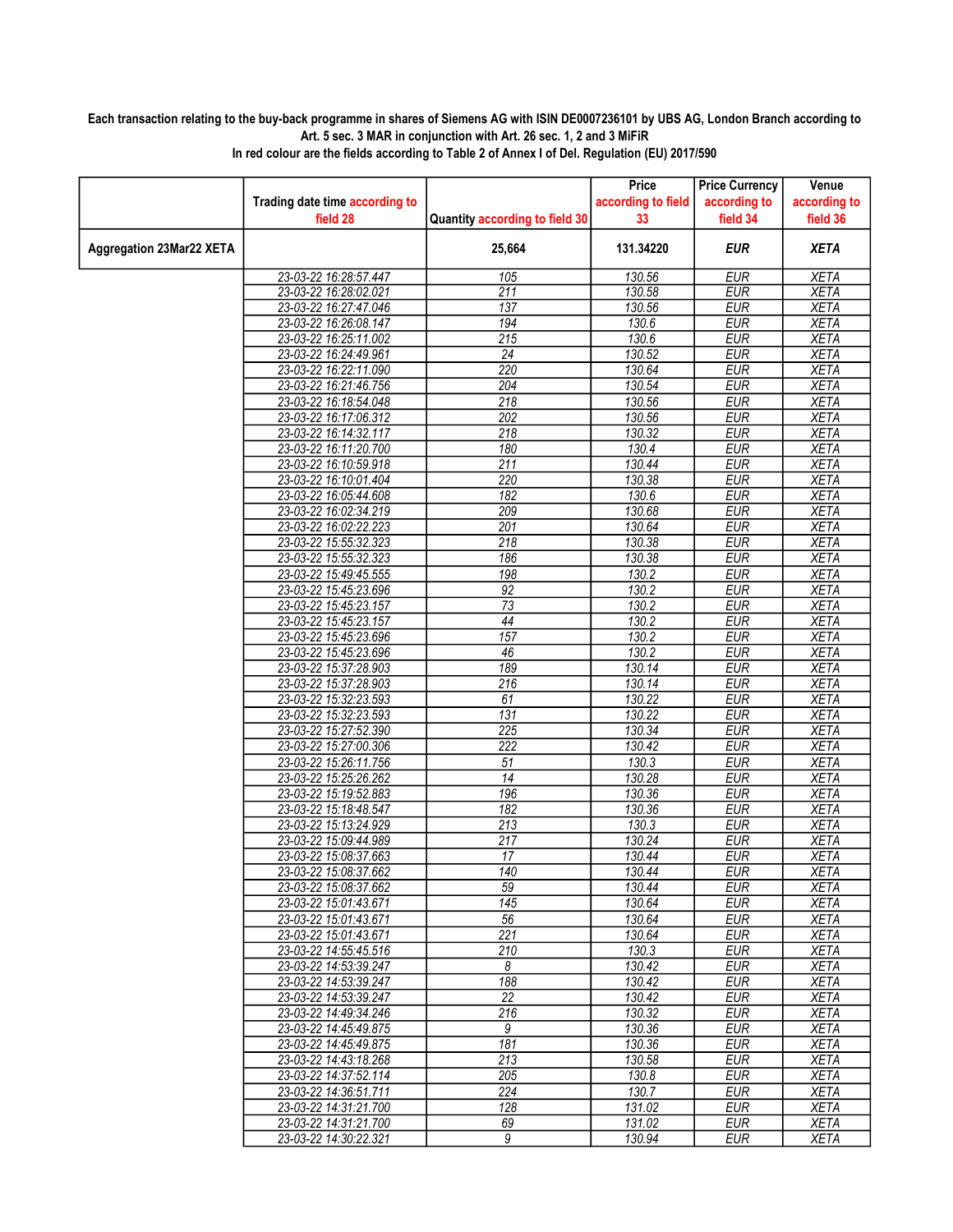| 23-03-22 14:30:22.321 | 193 | 130.94 | <b>EUR</b> | <b>XETA</b> |
|-----------------------|-----|--------|------------|-------------|
| 23-03-22 14:24:39.812 | 218 | 131.5  | <b>EUR</b> | <b>XETA</b> |
| 23-03-22 14:21:58.930 | 111 | 131.38 | <b>EUR</b> | <b>XETA</b> |
|                       |     |        |            |             |
| 23-03-22 14:21:58.930 | 72  | 131.38 | <b>EUR</b> | <b>XETA</b> |
| 23-03-22 14:19:01.330 | 125 | 131.16 | <b>EUR</b> | <b>XETA</b> |
| 23-03-22 14:19:01.330 | 57  | 131.16 | <b>EUR</b> | <b>XETA</b> |
| 23-03-22 14:14:23.610 | 188 | 130.96 | <b>EUR</b> | <b>XETA</b> |
| 23-03-22 14:13:37.341 | 80  | 130.84 | <b>EUR</b> | <b>XETA</b> |
| 23-03-22 14:13:37.341 | 124 | 130.84 | <b>EUR</b> | <b>XETA</b> |
| 23-03-22 14:08:07.104 | 207 | 130.76 | <b>EUR</b> | <b>XETA</b> |
|                       |     |        |            |             |
| 23-03-22 14:04:06.023 | 220 | 130.1  | <b>EUR</b> | <b>XETA</b> |
| 23-03-22 14:02:08.924 | 180 | 130.24 | <b>EUR</b> | <b>XETA</b> |
| 23-03-22 13:56:23.250 | 209 | 130.12 | <b>EUR</b> | <b>XETA</b> |
| 23-03-22 13:51:58.607 | 223 | 129.68 | <b>EUR</b> | <b>XETA</b> |
| 23-03-22 13:51:58.594 | 177 | 129.66 | <b>EUR</b> | <b>XETA</b> |
| 23-03-22 13:48:30.187 | 206 | 129.5  | <b>EUR</b> | <b>XETA</b> |
| 23-03-22 13:45:24.913 | 162 | 129.42 | <b>EUR</b> | <b>XETA</b> |
|                       |     |        |            |             |
| 23-03-22 13:45:24.913 | 32  | 129.42 | <b>EUR</b> | <b>XETA</b> |
| 23-03-22 13:40:24.889 | 191 | 129.78 | <b>EUR</b> | <b>XETA</b> |
| 23-03-22 13:40:24.889 | 191 | 129.78 | <b>EUR</b> | <b>XETA</b> |
| 23-03-22 13:33:47.753 | 211 | 129.54 | <b>EUR</b> | <b>XETA</b> |
| 23-03-22 13:30:19.780 | 208 | 129.82 | <b>EUR</b> | <b>XETA</b> |
| 23-03-22 13:30:19.765 | 222 | 129.8  | <b>EUR</b> | <b>XETA</b> |
| 23-03-22 13:25:16.806 | 217 | 130.2  | <b>EUR</b> | <b>XETA</b> |
| 23-03-22 13:20:37.645 | 194 | 130.1  | <b>EUR</b> | <b>XETA</b> |
| 23-03-22 13:13:30.141 | 187 | 130.12 | <b>EUR</b> | <b>XETA</b> |
|                       |     |        |            |             |
| 23-03-22 13:10:13.727 | 69  | 130.24 | <b>EUR</b> | <b>XETA</b> |
| 23-03-22 13:10:07.787 | 144 | 130.24 | <b>EUR</b> | <b>XETA</b> |
| 23-03-22 13:00:45.379 | 101 | 130.52 | <b>EUR</b> | <b>XETA</b> |
| 23-03-22 13:00:45.379 | 87  | 130.52 | <b>EUR</b> | <b>XETA</b> |
| 23-03-22 12:59:21.071 | 194 | 130.54 | <b>EUR</b> | <b>XETA</b> |
| 23-03-22 12:50:05.015 | 202 | 130.84 | <b>EUR</b> | <b>XETA</b> |
| 23-03-22 12:42:43.540 | 195 | 130.74 | <b>EUR</b> | <b>XETA</b> |
| 23-03-22 12:38:39.546 | 143 | 130.7  | <b>EUR</b> | <b>XETA</b> |
| 23-03-22 12:38:39.546 | 38  | 130.7  | <b>EUR</b> | <b>XETA</b> |
| 23-03-22 12:29:03.911 | 191 | 130.62 | <b>EUR</b> | <b>XETA</b> |
| 23-03-22 12:29:03.911 | 32  | 130.62 | <b>EUR</b> | <b>XETA</b> |
| 23-03-22 12:28:40.293 | 195 | 130.6  | <b>EUR</b> | <b>XETA</b> |
| 23-03-22 12:28:40.292 | 24  | 130.6  | EUR        | <b>XETA</b> |
|                       |     |        |            |             |
| 23-03-22 12:16:31.037 | 223 | 131.02 | <b>EUR</b> | <b>XETA</b> |
| 23-03-22 12:14:05.448 | 191 | 131.06 | EUR        | <b>XETA</b> |
| 23-03-22 12:04:23.556 | 224 | 131.06 | <b>EUR</b> | <b>XETA</b> |
| 23-03-22 12:02:29.106 | 187 | 131.06 | <b>EUR</b> | XETA        |
| 23-03-22 12:02:29.096 | 190 | 131.06 | <b>EUR</b> | <b>XETA</b> |
| 23-03-22 11:51:59.672 | 188 | 130.84 | <b>EUR</b> | <b>XETA</b> |
| 23-03-22 11:51:44.960 | 224 | 130.86 | <b>EUR</b> | <b>XETA</b> |
| 23-03-22 11:40:25.822 | 203 | 131.3  | <b>EUR</b> | <b>XETA</b> |
| 23-03-22 11:40:20.290 | 15  | 131.32 | <b>EUR</b> | <b>XETA</b> |
| 23-03-22 11:40:20.290 | 74  | 131.32 | <b>EUR</b> | <b>XETA</b> |
| 23-03-22 11:40:20.290 | 9   | 131.32 | <b>EUR</b> | <b>XETA</b> |
| 23-03-22 11:40:20.290 | 94  | 131.32 | <b>EUR</b> | <b>XETA</b> |
|                       |     |        |            |             |
| 23-03-22 11:33:06.000 | 62  | 131.5  | <b>EUR</b> | <b>XETA</b> |
| 23-03-22 11:33:05.999 | 123 | 131.5  | <b>EUR</b> | <b>XETA</b> |
| 23-03-22 11:24:13.383 | 199 | 131.42 | <b>EUR</b> | <b>XETA</b> |
| 23-03-22 11:21:01.845 | 200 | 131.64 | <b>EUR</b> | <b>XETA</b> |
| 23-03-22 11:21:01.845 | 19  | 131.64 | <b>EUR</b> | <b>XETA</b> |
| 23-03-22 11:14:49.244 | 182 | 131.8  | <b>EUR</b> | <b>XETA</b> |
| 23-03-22 11:11:19.213 | 202 | 131.58 | <b>EUR</b> | <b>XETA</b> |
| 23-03-22 11:02:57.124 | 182 | 131.98 | <b>EUR</b> | <b>XETA</b> |
| 23-03-22 11:02:20.830 | 79  | 131.9  | <b>EUR</b> | XETA        |
|                       |     |        |            |             |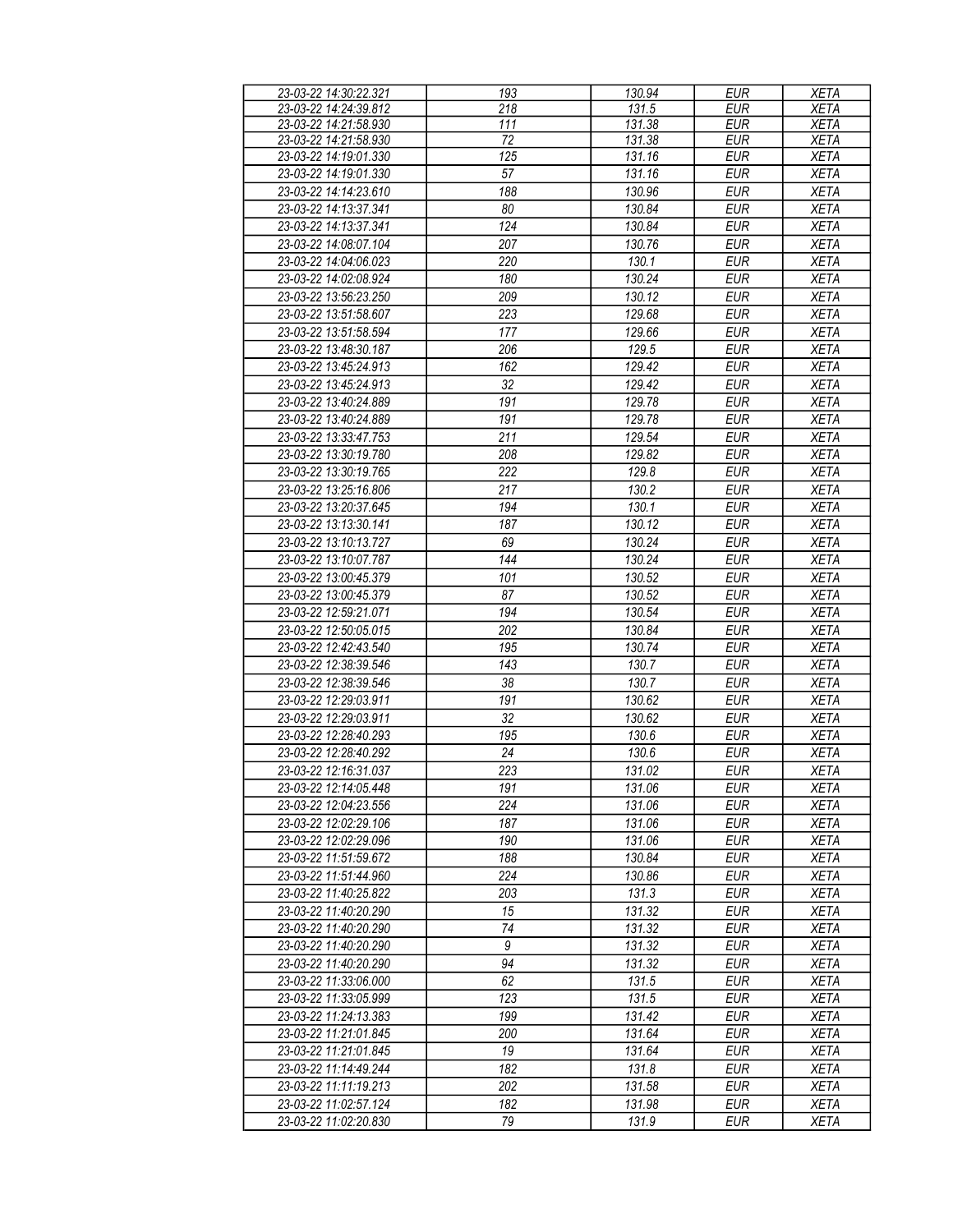| 23-03-22 11:02:20.830 | 112             | 131.9  | <b>EUR</b> | <b>XETA</b> |
|-----------------------|-----------------|--------|------------|-------------|
| 23-03-22 10:55:42.937 | 192             | 132.18 | <b>EUR</b> | <b>XETA</b> |
| 23-03-22 10:52:24.758 | 144             | 132.24 | <b>EUR</b> | <b>XETA</b> |
| 23-03-22 10:52:24.750 | 63              | 132.24 | <b>EUR</b> | <b>XETA</b> |
| 23-03-22 10:51:38.813 | 188             | 132.22 | <b>EUR</b> | <b>XETA</b> |
| 23-03-22 10:41:37.906 | 216             | 132.36 | <b>EUR</b> | <b>XETA</b> |
| 23-03-22 10:37:19.653 | 185             | 132.54 | <b>EUR</b> | <b>XETA</b> |
| 23-03-22 10:31:09.937 | 127             | 132.38 | <b>EUR</b> | <b>XETA</b> |
| 23-03-22 10:31:09.937 | 83              | 132.38 | <b>EUR</b> | <b>XETA</b> |
| 23-03-22 10:23:58.014 | 194             | 132.32 | <b>EUR</b> | <b>XETA</b> |
| 23-03-22 10:22:59.822 | 185             | 132.3  | <b>EUR</b> | <b>XETA</b> |
| 23-03-22 10:15:15.190 | 51              | 132.54 | <b>EUR</b> | <b>XETA</b> |
| 23-03-22 10:15:15.190 | 157             | 132.54 | <b>EUR</b> | <b>XETA</b> |
| 23-03-22 10:09:42.550 | 188             | 132.62 | <b>EUR</b> | <b>XETA</b> |
| 23-03-22 10:09:42.550 | 21              | 132.62 | <b>EUR</b> | <b>XETA</b> |
|                       | 215             |        | <b>EUR</b> |             |
| 23-03-22 10:06:28.634 |                 | 132.58 |            | <b>XETA</b> |
| 23-03-22 09:58:49.243 | 55              | 132.5  | <b>EUR</b> | <b>XETA</b> |
| 23-03-22 09:58:49.243 | 128             | 132.5  | <b>EUR</b> | <b>XETA</b> |
| 23-03-22 09:56:53.908 | 194             | 132.42 | <b>EUR</b> | <b>XETA</b> |
| 23-03-22 09:47:01.561 | 131             | 132.36 | <b>EUR</b> | <b>XETA</b> |
| 23-03-22 09:47:01.561 | 57              | 132.36 | <b>EUR</b> | <b>XETA</b> |
| 23-03-22 09:42:20.996 | 192             | 132.62 | <b>EUR</b> | <b>XETA</b> |
| 23-03-22 09:42:20.971 | 219             | 132.6  | <b>EUR</b> | <b>XETA</b> |
| 23-03-22 09:36:39.969 | 155             | 132.3  | <b>EUR</b> | <b>XETA</b> |
| 23-03-22 09:36:39.969 | 41              | 132.3  | <b>EUR</b> | XETA        |
| 23-03-22 09:34:15.157 | 196             | 132.68 | <b>EUR</b> | <b>XETA</b> |
| 23-03-22 09:27:15.772 | 204             | 132.92 | <b>EUR</b> | <b>XETA</b> |
| 23-03-22 09:26:15.459 | 41              | 132.98 | <b>EUR</b> | <b>XETA</b> |
| 23-03-22 09:26:15.458 | 70              | 132.98 | <b>EUR</b> | <b>XETA</b> |
| 23-03-22 09:26:15.458 | 88              | 132.98 | <b>EUR</b> | <b>XETA</b> |
| 23-03-22 09:18:18.467 | 67              | 133.38 | <b>EUR</b> | <b>XETA</b> |
| 23-03-22 09:18:18.466 | 152             | 133.38 | <b>EUR</b> | <b>XETA</b> |
| 23-03-22 09:13:03.959 | 201             | 133.26 | <b>EUR</b> | <b>XETA</b> |
| 23-03-22 09:10:03.661 | 83              | 133.44 | <b>EUR</b> | <b>XETA</b> |
| 23-03-22 09:10:03.661 | 141             | 133.44 | <b>EUR</b> | <b>XETA</b> |
| 23-03-22 09:03:04.736 | 197             | 133.64 | <b>EUR</b> | <b>XETA</b> |
| 23-03-22 09:00:48.908 | 205             | 133.76 | <b>EUR</b> | <b>XETA</b> |
| 23-03-22 08:56:43.301 | 205             | 133.92 | <b>EUR</b> | <b>XETA</b> |
| 23-03-22 08:50:21.000 | $\overline{34}$ | 133.96 | <b>EUR</b> | <b>XETA</b> |
| 23-03-22 08:50:21.000 | 178             | 133.96 | <b>EUR</b> | <b>XETA</b> |
| 23-03-22 08:42:43.503 | 145             | 133.62 | <b>EUR</b> | <b>XETA</b> |
| 23-03-22 08:42:43.503 | 61              | 133.62 | EUR        | <b>XETA</b> |
| 23-03-22 08:42:43.515 | 197             | 133.62 | <b>EUR</b> | <b>XETA</b> |
|                       | 184             |        | <b>EUR</b> |             |
| 23-03-22 08:38:00.920 |                 | 133.42 |            | <b>XETA</b> |
| 23-03-22 08:33:02.015 | 152             | 133.54 | <b>EUR</b> | XETA        |
| 23-03-22 08:33:02.015 | 60              | 133.54 | <b>EUR</b> | XETA        |
| 23-03-22 08:27:30.270 | 211             | 133.54 | <b>EUR</b> | <b>XETA</b> |
| 23-03-22 08:25:46.872 | 222             | 133.42 | <b>EUR</b> | <b>XETA</b> |
| 23-03-22 08:21:18.485 | 219             | 133.32 | <b>EUR</b> | <b>XETA</b> |
| 23-03-22 08:17:09.260 | 194             | 133.6  | EUR        | XETA        |
| 23-03-22 08:13:08.146 | 194             | 133.76 | <b>EUR</b> | XETA        |
| 23-03-22 08:12:16.828 | 208             | 133.8  | <b>EUR</b> | <b>XETA</b> |
| 23-03-22 08:09:07.527 | 119             | 133.84 | <b>EUR</b> | XETA        |
| 23-03-22 08:09:07.527 | 82              | 133.84 | <b>EUR</b> | XETA        |
| 23-03-22 08:06:10.143 | 59              | 133.06 | <b>EUR</b> | <b>XETA</b> |
| 23-03-22 08:06:09.616 | 184             | 133.08 | <b>EUR</b> | <b>XETA</b> |
| 23-03-22 08:06:04.333 | 126             | 133.06 | <b>EUR</b> | XETA        |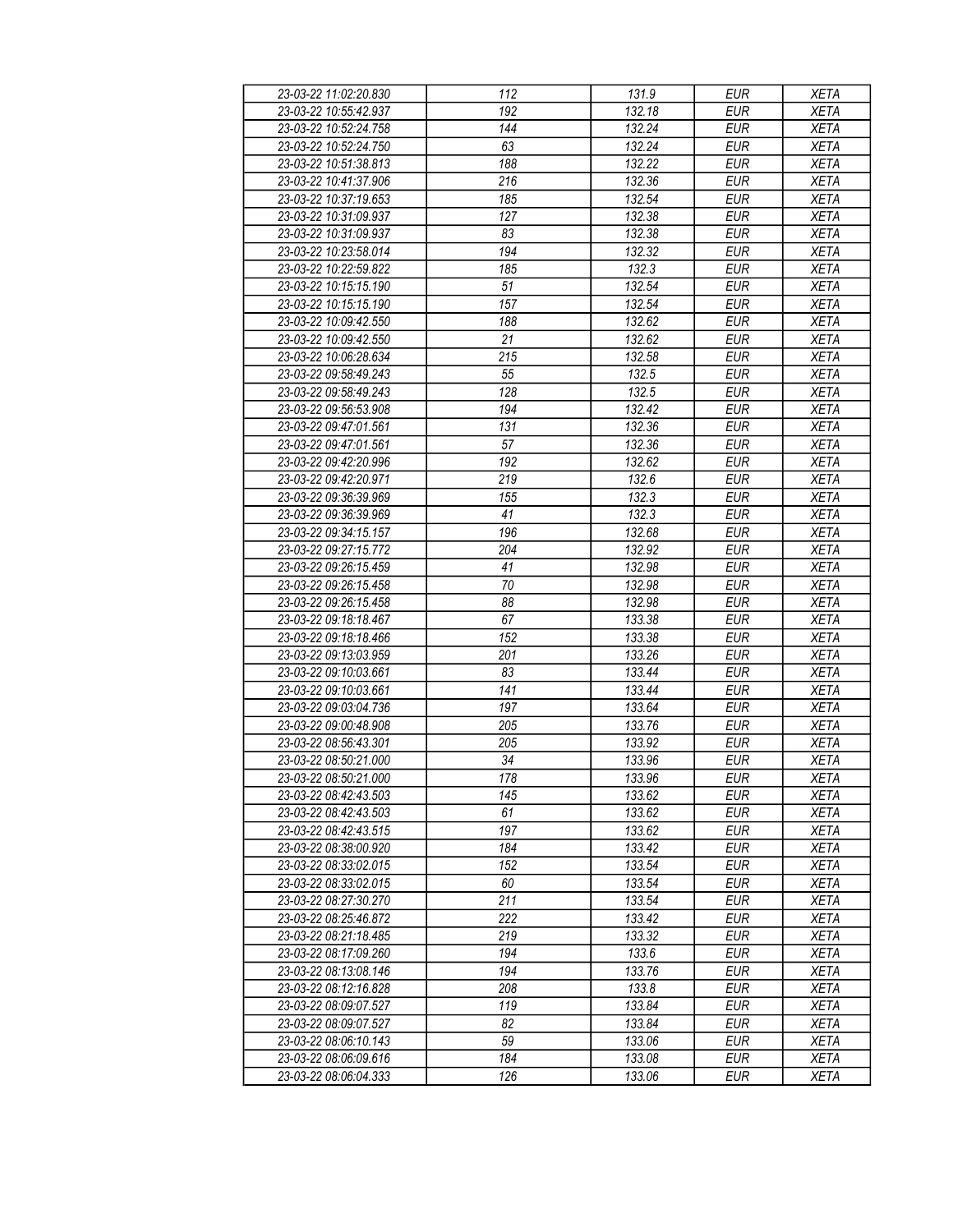## Each order relating to the buy-back programme above according to Art. 5 sec. 3 MAR in conjunction with Art. 25 sec. 1 and 2 MiFiR

In red colour are the fields according to Table 2 of the Annex of Del. Regulation (EU) 2017/580; alternatively you may report the

| Date and Time according to field 9 | <b>Segment MIC code</b><br>according to field 16 | <b>Transaction price</b><br>according to field 28 | <b>Price currency according</b><br>to field 29 | <b>Buy-sell indicator</b><br>according to field 32 |
|------------------------------------|--------------------------------------------------|---------------------------------------------------|------------------------------------------------|----------------------------------------------------|
| 23-03-22 16:28:57.447              | <b>XETA</b>                                      | 130.56                                            | <b>EUR</b>                                     | <b>BUY</b>                                         |
| 23-03-22 16:28:02.021              | <b>XETA</b>                                      | 130.58                                            | <b>EUR</b>                                     | <b>BUY</b>                                         |
| 23-03-22 16:27:47.046              | <b>XETA</b>                                      | 130.56                                            | <b>EUR</b>                                     | <b>BUY</b>                                         |
| 23-03-22 16:26:08.147              | <b>XETA</b>                                      | 130.6                                             | <b>EUR</b>                                     | <b>BUY</b>                                         |
| 23-03-22 16:25:11.002              | <b>XETA</b>                                      | 130.6                                             | <b>EUR</b>                                     | <b>BUY</b>                                         |
| 23-03-22 16:24:49.961              | <b>XETA</b>                                      | 130.52                                            | <b>EUR</b>                                     | <b>BUY</b>                                         |
| 23-03-22 16:22:11.090              | <b>XETA</b>                                      | 130.64                                            | <b>EUR</b>                                     | <b>BUY</b>                                         |
| 23-03-22 16:21:46.756              | <b>XETA</b>                                      | 130.54                                            | <b>EUR</b>                                     | <b>BUY</b>                                         |
| 23-03-22 16:18:54.048              | <b>XETA</b>                                      | 130.56                                            | <b>EUR</b>                                     | <b>BUY</b>                                         |
| 23-03-22 16:17:06.312              | <b>XETA</b>                                      | 130.56                                            | <b>EUR</b>                                     | <b>BUY</b>                                         |
| 23-03-22 16:14:32.117              | <b>XETA</b>                                      | 130.32                                            | <b>EUR</b>                                     | <b>BUY</b>                                         |
| 23-03-22 16:11:20.700              | <b>XETA</b>                                      | 130.4                                             | <b>EUR</b>                                     | <b>BUY</b>                                         |
| 23-03-22 16:10:59.918              | <b>XETA</b>                                      | 130.44                                            | <b>EUR</b>                                     | <b>BUY</b>                                         |
| 23-03-22 16:10:01.404              | <b>XETA</b>                                      | 130.38                                            | <b>EUR</b>                                     | <b>BUY</b>                                         |
| 23-03-22 16:05:44.608              | <b>XETA</b>                                      | 130.6                                             | <b>EUR</b>                                     | <b>BUY</b>                                         |
| 23-03-22 16:02:34.219              | <b>XETA</b>                                      | 130.68                                            | <b>EUR</b>                                     | <b>BUY</b>                                         |
| 23-03-22 16:02:22.223              | <b>XETA</b>                                      | 130.64                                            | <b>EUR</b>                                     | <b>BUY</b>                                         |
| 23-03-22 15:55:32.323              | <b>XETA</b>                                      | 130.38                                            | <b>EUR</b>                                     | <b>BUY</b>                                         |
| 23-03-22 15:55:32.323              | <b>XETA</b>                                      | 130.38                                            | <b>EUR</b>                                     | <b>BUY</b>                                         |
| 23-03-22 15:49:45.555              | <b>XETA</b>                                      | 130.2                                             | <b>EUR</b>                                     | <b>BUY</b>                                         |
| 23-03-22 15:45:23.696              | <b>XETA</b>                                      | 130.2                                             | <b>EUR</b>                                     | <b>BUY</b>                                         |
| 23-03-22 15:45:23.157              | <b>XETA</b>                                      | 130.2                                             | <b>EUR</b>                                     | <b>BUY</b>                                         |
| 23-03-22 15:45:23.157              | <b>XETA</b>                                      | 130.2                                             | <b>EUR</b>                                     | <b>BUY</b>                                         |
| 23-03-22 15:45:23.696              | <b>XETA</b>                                      | 130.2                                             | <b>EUR</b>                                     | <b>BUY</b>                                         |
| 23-03-22 15:45:23.696              | <b>XETA</b>                                      | 130.2                                             | <b>EUR</b>                                     | <b>BUY</b>                                         |
| 23-03-22 15:37:28.903              | <b>XETA</b>                                      | 130.14                                            | <b>EUR</b>                                     | <b>BUY</b>                                         |
| 23-03-22 15:37:28.903              | <b>XETA</b>                                      | 130.14                                            | <b>EUR</b>                                     | <b>BUY</b>                                         |
| 23-03-22 15:32:23.593              | <b>XETA</b>                                      | 130.22                                            | <b>EUR</b>                                     | <b>BUY</b>                                         |
| 23-03-22 15:32:23.593              | <b>XETA</b>                                      | 130.22                                            | <b>EUR</b>                                     | <b>BUY</b>                                         |
| 23-03-22 15:27:52.390              | <b>XETA</b>                                      | 130.34                                            | <b>EUR</b>                                     | <b>BUY</b>                                         |
| 23-03-22 15:27:00.306              | <b>XETA</b>                                      | 130.42                                            | <b>EUR</b>                                     | <b>BUY</b>                                         |
| 23-03-22 15:26:11.756              | <b>XETA</b>                                      | 130.3                                             | <b>EUR</b>                                     | <b>BUY</b>                                         |
| 23-03-22 15:25:26.262              | <b>XETA</b>                                      | 130.28                                            | <b>EUR</b>                                     | <b>BUY</b>                                         |
| 23-03-22 15:19:52.883              | <b>XETA</b>                                      | 130.36                                            | <b>EUR</b>                                     | <b>BUY</b>                                         |
| 23-03-22 15:18:48.547              | <b>XETA</b>                                      | 130.36                                            | <b>EUR</b>                                     | <b>BUY</b>                                         |
| 23-03-22 15:13:24.929              | <b>XETA</b>                                      | 130.3                                             | <b>EUR</b>                                     | <b>BUY</b>                                         |
| 23-03-22 15:09:44.989              | <b>XETA</b>                                      | 130.24                                            | <b>EUR</b>                                     | <b>BUY</b>                                         |
| 23-03-22 15:08:37.663              | <b>XETA</b>                                      | 130.44                                            | <b>EUR</b>                                     | <b>BUY</b>                                         |
| 23-03-22 15:08:37.662              | <b>XETA</b>                                      | 130.44                                            | <b>EUR</b>                                     | <b>BUY</b>                                         |
| 23-03-22 15:08:37.662              | <b>XETA</b>                                      | 130.44                                            | <b>EUR</b>                                     | <b>BUY</b>                                         |
| 23-03-22 15:01:43.671              | <b>XETA</b>                                      | 130.64                                            | <b>EUR</b>                                     | <b>BUY</b>                                         |
| 23-03-22 15:01:43.671              | <b>XETA</b>                                      | 130.64                                            | <b>EUR</b>                                     | <b>BUY</b>                                         |
| 23-03-22 15:01:43.671              | <b>XETA</b>                                      | 130.64                                            | <b>EUR</b>                                     | <b>BUY</b>                                         |
| 23-03-22 14:55:45.516              | <b>XETA</b>                                      | 130.3                                             | <b>EUR</b>                                     | <b>BUY</b>                                         |
| 23-03-22 14:53:39.247              | <b>XETA</b>                                      | 130.42                                            | <b>EUR</b>                                     | <b>BUY</b>                                         |
| 23-03-22 14:53:39.247              | <b>XETA</b>                                      | 130.42                                            | <b>EUR</b>                                     | <b>BUY</b>                                         |
| 23-03-22 14:53:39.247              | <b>XETA</b>                                      | 130.42                                            | <b>EUR</b>                                     | <b>BUY</b>                                         |
| 23-03-22 14:49:34.246              | <b>XETA</b>                                      | 130.32                                            | <b>EUR</b>                                     | <b>BUY</b>                                         |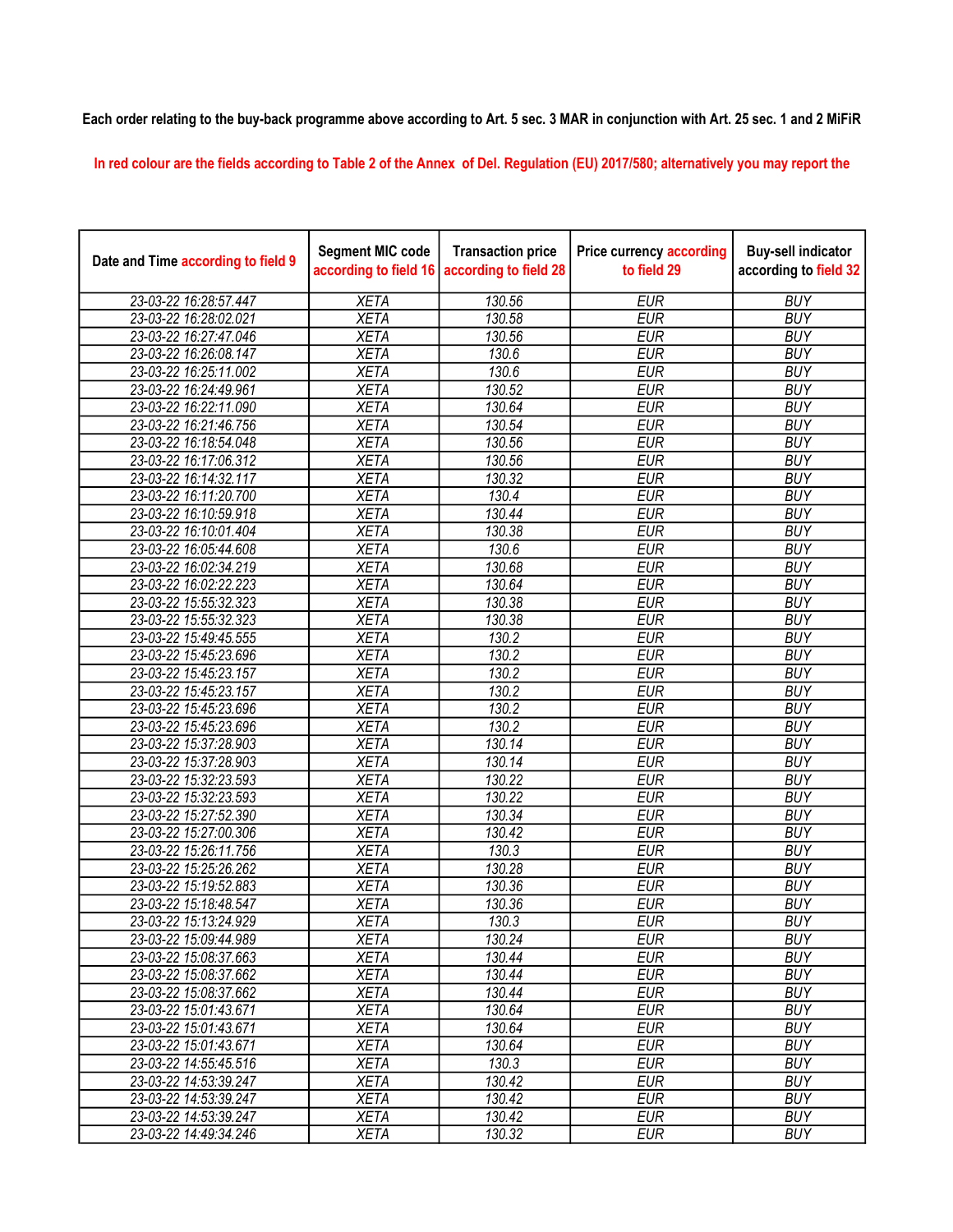| 23-03-22 14:45:49.875 | <b>XETA</b> | 130.36 | <b>EUR</b> | <b>BUY</b> |
|-----------------------|-------------|--------|------------|------------|
| 23-03-22 14:45:49.875 | <b>XETA</b> | 130.36 | <b>EUR</b> | <b>BUY</b> |
| 23-03-22 14:43:18.268 | <b>XETA</b> | 130.58 | <b>EUR</b> | <b>BUY</b> |
| 23-03-22 14:37:52.114 | <b>XETA</b> | 130.8  | <b>EUR</b> | <b>BUY</b> |
| 23-03-22 14:36:51.711 | <b>XETA</b> | 130.7  | <b>EUR</b> | <b>BUY</b> |
| 23-03-22 14:31:21.700 | <b>XETA</b> | 131.02 | <b>EUR</b> | <b>BUY</b> |
| 23-03-22 14:31:21.700 | <b>XETA</b> | 131.02 | <b>EUR</b> | <b>BUY</b> |
| 23-03-22 14:30:22.321 | <b>XETA</b> | 130.94 | <b>EUR</b> | <b>BUY</b> |
| 23-03-22 14:30:22.321 | <b>XETA</b> | 130.94 | <b>EUR</b> | <b>BUY</b> |
| 23-03-22 14:24:39.812 | <b>XETA</b> | 131.5  | <b>EUR</b> | <b>BUY</b> |
| 23-03-22 14:21:58.930 | <b>XETA</b> | 131.38 | <b>EUR</b> | <b>BUY</b> |
| 23-03-22 14:21:58.930 | <b>XETA</b> | 131.38 | <b>EUR</b> | <b>BUY</b> |
| 23-03-22 14:19:01.330 | <b>XETA</b> | 131.16 | <b>EUR</b> | <b>BUY</b> |
| 23-03-22 14:19:01.330 | <b>XETA</b> | 131.16 | <b>EUR</b> | <b>BUY</b> |
| 23-03-22 14:14:23.610 | <b>XETA</b> | 130.96 | <b>EUR</b> | <b>BUY</b> |
| 23-03-22 14:13:37.341 | <b>XETA</b> | 130.84 | <b>EUR</b> | <b>BUY</b> |
| 23-03-22 14:13:37.341 | <b>XETA</b> | 130.84 | <b>EUR</b> | <b>BUY</b> |
| 23-03-22 14:08:07.104 | <b>XETA</b> | 130.76 | <b>EUR</b> | <b>BUY</b> |
| 23-03-22 14:04:06.023 | <b>XETA</b> | 130.1  | <b>EUR</b> | <b>BUY</b> |
| 23-03-22 14:02:08.924 | <b>XETA</b> | 130.24 | <b>EUR</b> | <b>BUY</b> |
| 23-03-22 13:56:23.250 | <b>XETA</b> | 130.12 | <b>EUR</b> | <b>BUY</b> |
| 23-03-22 13:51:58.607 | <b>XETA</b> | 129.68 | <b>EUR</b> | <b>BUY</b> |
| 23-03-22 13:51:58.594 | <b>XETA</b> | 129.66 | <b>EUR</b> | <b>BUY</b> |
| 23-03-22 13:48:30.187 | <b>XETA</b> | 129.5  | <b>EUR</b> | <b>BUY</b> |
| 23-03-22 13:45:24.913 | <b>XETA</b> | 129.42 | <b>EUR</b> | <b>BUY</b> |
| 23-03-22 13:45:24.913 | <b>XETA</b> | 129.42 | <b>EUR</b> | <b>BUY</b> |
| 23-03-22 13:40:24.889 | <b>XETA</b> | 129.78 | <b>EUR</b> | <b>BUY</b> |
| 23-03-22 13:40:24.889 | <b>XETA</b> | 129.78 | <b>EUR</b> | <b>BUY</b> |
| 23-03-22 13:33:47.753 | <b>XETA</b> | 129.54 | <b>EUR</b> | <b>BUY</b> |
| 23-03-22 13:30:19.780 |             | 129.82 | <b>EUR</b> | <b>BUY</b> |
|                       | <b>XETA</b> |        |            |            |
| 23-03-22 13:30:19.765 | <b>XETA</b> | 129.8  | <b>EUR</b> | <b>BUY</b> |
| 23-03-22 13:25:16.806 | <b>XETA</b> | 130.2  | <b>EUR</b> | <b>BUY</b> |
| 23-03-22 13:20:37.645 | <b>XETA</b> | 130.1  | <b>EUR</b> | <b>BUY</b> |
| 23-03-22 13:13:30.141 | <b>XETA</b> | 130.12 | <b>EUR</b> | <b>BUY</b> |
| 23-03-22 13:10:13.727 | <b>XETA</b> | 130.24 | <b>EUR</b> | <b>BUY</b> |
| 23-03-22 13:10:07.787 | <b>XETA</b> | 130.24 | <b>EUR</b> | <b>BUY</b> |
| 23-03-22 13:00:45.379 | <b>XETA</b> | 130.52 | <b>EUR</b> | <b>BUY</b> |
| 23-03-22 13:00:45.379 | <b>XETA</b> | 130.52 | <b>EUR</b> | <b>BUY</b> |
| 23-03-22 12:59:21.071 | <b>XETA</b> | 130.54 | <b>EUR</b> | <b>BUY</b> |
| 23-03-22 12:50:05.015 | <b>XETA</b> | 130.84 | <b>EUR</b> | <b>BUY</b> |
| 23-03-22 12:42:43.540 | <b>XETA</b> | 130.74 | <b>EUR</b> | <b>BUY</b> |
| 23-03-22 12:38:39.546 | <b>XETA</b> | 130.7  | <b>EUR</b> | <b>BUY</b> |
| 23-03-22 12:38:39.546 | <b>XETA</b> | 130.7  | <b>EUR</b> | <b>BUY</b> |
| 23-03-22 12:29:03.911 | <b>XETA</b> | 130.62 | <b>EUR</b> | <b>BUY</b> |
| 23-03-22 12:29:03.911 | <b>XETA</b> | 130.62 | <b>EUR</b> | <b>BUY</b> |
| 23-03-22 12:28:40.293 | <b>XETA</b> | 130.6  | <b>EUR</b> | <b>BUY</b> |
| 23-03-22 12:28:40.292 | <b>XETA</b> | 130.6  | EUR        | <b>BUY</b> |
| 23-03-22 12:16:31.037 | <b>XETA</b> | 131.02 | <b>EUR</b> | <b>BUY</b> |
| 23-03-22 12:14:05.448 | <b>XETA</b> | 131.06 | <b>EUR</b> | <b>BUY</b> |
| 23-03-22 12:04:23.556 | <b>XETA</b> | 131.06 | <b>EUR</b> | <b>BUY</b> |
| 23-03-22 12:02:29.106 | <b>XETA</b> | 131.06 | <b>EUR</b> | <b>BUY</b> |
| 23-03-22 12:02:29.096 | <b>XETA</b> | 131.06 | <b>EUR</b> | <b>BUY</b> |
| 23-03-22 11:51:59.672 | <b>XETA</b> | 130.84 | <b>EUR</b> | <b>BUY</b> |
| 23-03-22 11:51:44.960 | <b>XETA</b> | 130.86 | <b>EUR</b> | <b>BUY</b> |
|                       |             |        |            |            |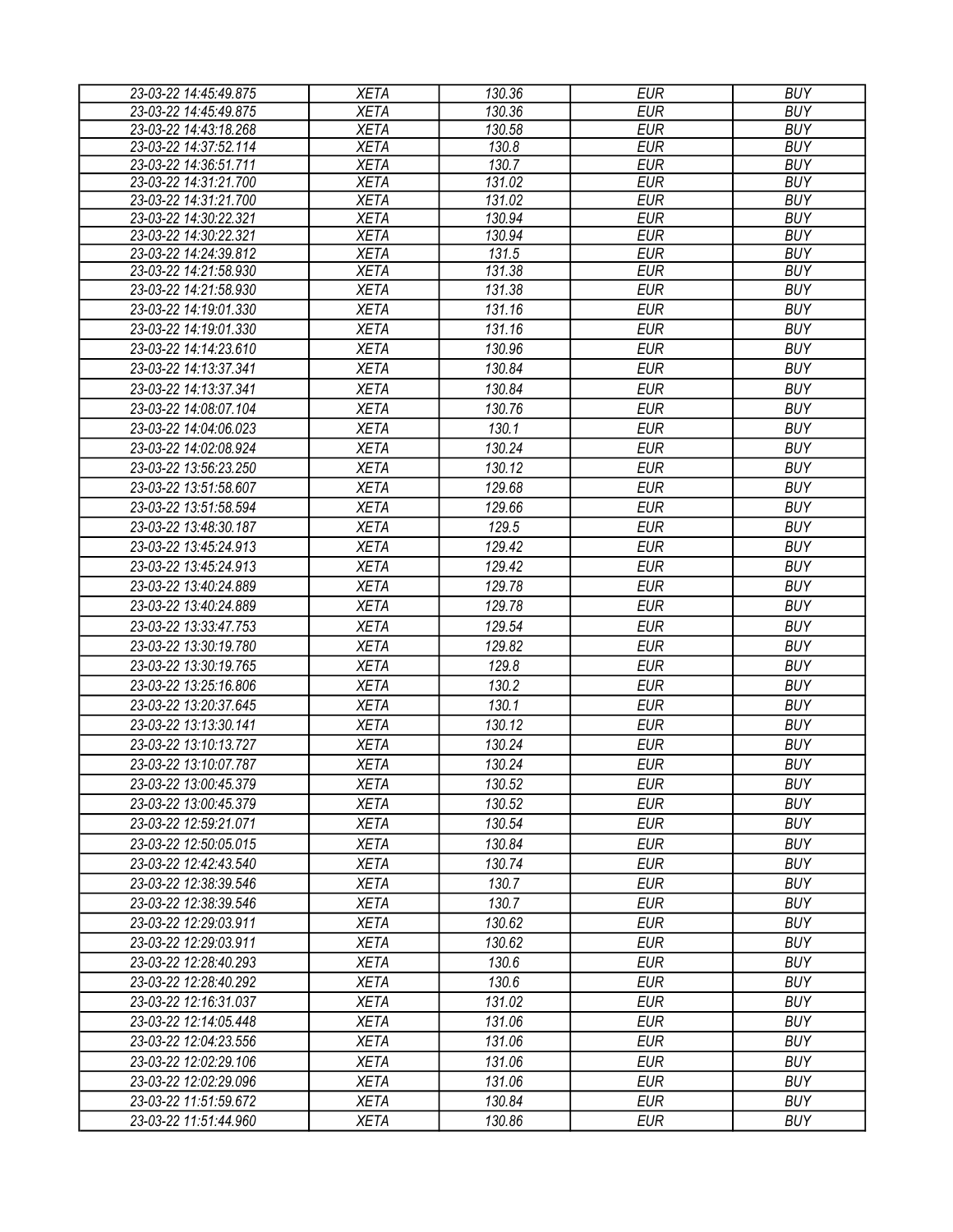| 23-03-22 11:40:25.822 | <b>XETA</b> | 131.3  | <b>EUR</b> | <b>BUY</b> |
|-----------------------|-------------|--------|------------|------------|
| 23-03-22 11:40:20.290 | <b>XETA</b> | 131.32 | <b>EUR</b> | <b>BUY</b> |
| 23-03-22 11:40:20.290 | <b>XETA</b> | 131.32 | <b>EUR</b> | <b>BUY</b> |
| 23-03-22 11:40:20.290 | <b>XETA</b> | 131.32 | <b>EUR</b> | <b>BUY</b> |
| 23-03-22 11:40:20.290 | <b>XETA</b> | 131.32 | <b>EUR</b> | <b>BUY</b> |
| 23-03-22 11:33:06.000 | <b>XETA</b> | 131.5  | <b>EUR</b> | <b>BUY</b> |
| 23-03-22 11:33:05.999 | <b>XETA</b> | 131.5  | <b>EUR</b> | <b>BUY</b> |
| 23-03-22 11:24:13.383 | <b>XETA</b> | 131.42 | <b>EUR</b> | <b>BUY</b> |
| 23-03-22 11:21:01.845 | <b>XETA</b> | 131.64 | <b>EUR</b> | <b>BUY</b> |
| 23-03-22 11:21:01.845 | <b>XETA</b> | 131.64 | <b>EUR</b> | <b>BUY</b> |
| 23-03-22 11:14:49.244 | <b>XETA</b> | 131.8  | <b>EUR</b> | <b>BUY</b> |
| 23-03-22 11:11:19.213 | <b>XETA</b> | 131.58 | <b>EUR</b> | <b>BUY</b> |
| 23-03-22 11:02:57.124 | <b>XETA</b> | 131.98 | <b>EUR</b> | <b>BUY</b> |
| 23-03-22 11:02:20.830 | <b>XETA</b> | 131.9  | <b>EUR</b> | <b>BUY</b> |
| 23-03-22 11:02:20.830 | <b>XETA</b> | 131.9  | <b>EUR</b> | <b>BUY</b> |
| 23-03-22 10:55:42.937 | <b>XETA</b> | 132.18 | <b>EUR</b> | <b>BUY</b> |
| 23-03-22 10:52:24.758 | <b>XETA</b> | 132.24 | <b>EUR</b> | <b>BUY</b> |
| 23-03-22 10:52:24.750 | <b>XETA</b> | 132.24 | <b>EUR</b> | <b>BUY</b> |
| 23-03-22 10:51:38.813 | <b>XETA</b> | 132.22 | <b>EUR</b> | <b>BUY</b> |
| 23-03-22 10:41:37.906 | <b>XETA</b> | 132.36 | <b>EUR</b> | <b>BUY</b> |
| 23-03-22 10:37:19.653 | <b>XETA</b> | 132.54 | <b>EUR</b> | <b>BUY</b> |
| 23-03-22 10:31:09.937 | <b>XETA</b> | 132.38 | <b>EUR</b> | <b>BUY</b> |
| 23-03-22 10:31:09.937 | <b>XETA</b> | 132.38 | <b>EUR</b> | <b>BUY</b> |
| 23-03-22 10:23:58.014 | <b>XETA</b> | 132.32 | <b>EUR</b> | <b>BUY</b> |
| 23-03-22 10:22:59.822 | <b>XETA</b> | 132.3  | <b>EUR</b> | <b>BUY</b> |
| 23-03-22 10:15:15.190 | <b>XETA</b> | 132.54 | <b>EUR</b> | <b>BUY</b> |
| 23-03-22 10:15:15.190 | <b>XETA</b> | 132.54 | <b>EUR</b> | <b>BUY</b> |
| 23-03-22 10:09:42.550 | <b>XETA</b> | 132.62 | <b>EUR</b> | <b>BUY</b> |
| 23-03-22 10:09:42.550 | <b>XETA</b> | 132.62 | <b>EUR</b> | <b>BUY</b> |
| 23-03-22 10:06:28.634 | <b>XETA</b> | 132.58 | <b>EUR</b> | <b>BUY</b> |
| 23-03-22 09:58:49.243 | <b>XETA</b> | 132.5  | <b>EUR</b> | <b>BUY</b> |
| 23-03-22 09:58:49.243 | <b>XETA</b> | 132.5  | <b>EUR</b> | <b>BUY</b> |
| 23-03-22 09:56:53.908 | <b>XETA</b> | 132.42 | <b>EUR</b> | <b>BUY</b> |
| 23-03-22 09:47:01.561 | <b>XETA</b> | 132.36 | <b>EUR</b> | <b>BUY</b> |
| 23-03-22 09:47:01.561 | <b>XETA</b> | 132.36 | <b>EUR</b> | <b>BUY</b> |
| 23-03-22 09:42:20.996 | <b>XETA</b> | 132.62 | <b>EUR</b> | <b>BUY</b> |
| 23-03-22 09:42:20.971 | <b>XETA</b> | 132.6  | <b>EUR</b> | <b>BUY</b> |
| 23-03-22 09:36:39.969 | <b>XETA</b> | 132.3  | <b>EUR</b> | <b>BUY</b> |
| 23-03-22 09:36:39.969 | <b>XETA</b> | 132.3  | <b>EUR</b> | <b>BUY</b> |
| 23-03-22 09:34:15.157 | <b>XETA</b> | 132.68 | <b>EUR</b> | <b>BUY</b> |
| 23-03-22 09:27:15.772 | <b>XETA</b> | 132.92 | <b>EUR</b> | <b>BUY</b> |
| 23-03-22 09:26:15.459 | <b>XETA</b> | 132.98 | <b>EUR</b> | <b>BUY</b> |
| 23-03-22 09:26:15.458 | <b>XETA</b> | 132.98 | <b>EUR</b> | <b>BUY</b> |
|                       | <b>XETA</b> | 132.98 | <b>EUR</b> | <b>BUY</b> |
| 23-03-22 09:26:15.458 |             |        |            |            |
| 23-03-22 09:18:18.467 | <b>XETA</b> | 133.38 | <b>EUR</b> | <b>BUY</b> |
| 23-03-22 09:18:18.466 | <b>XETA</b> | 133.38 | <b>EUR</b> | <b>BUY</b> |
| 23-03-22 09:13:03.959 | <b>XETA</b> | 133.26 | <b>EUR</b> | <b>BUY</b> |
| 23-03-22 09:10:03.661 | <b>XETA</b> | 133.44 | <b>EUR</b> | <b>BUY</b> |
| 23-03-22 09:10:03.661 | <b>XETA</b> | 133.44 | <b>EUR</b> | <b>BUY</b> |
| 23-03-22 09:03:04.736 | <b>XETA</b> | 133.64 | <b>EUR</b> | <b>BUY</b> |
| 23-03-22 09:00:48.908 | <b>XETA</b> | 133.76 | EUR        | <b>BUY</b> |
| 23-03-22 08:56:43.301 | XETA        | 133.92 | <b>EUR</b> | <b>BUY</b> |
| 23-03-22 08:50:21.000 | <b>XETA</b> | 133.96 | <b>EUR</b> | <b>BUY</b> |